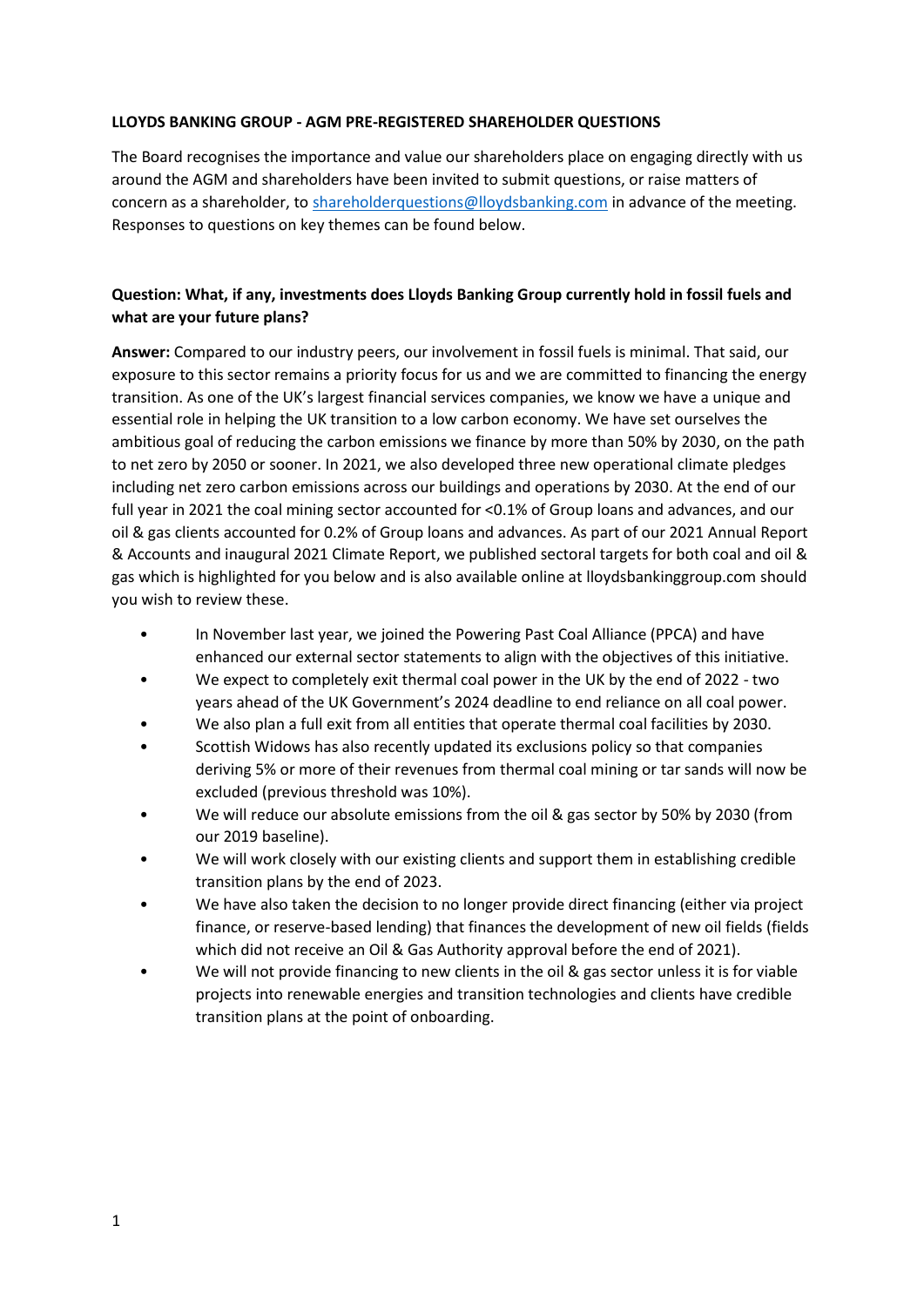### **Question: What is Lloyds Banking Group doing to improve the share price and shareholder value?**

**Answer:** Unfortunately, we have no control over the share price, as it is set by the market. The Board and Executive team are very focused on our strategy and continuing to build a Group that is able to sustain long-term profitability in a rapidly changing world.

The Board understands the importance of dividends to you, our investors, and, as shareholders know, we have a strong track record of returning excess capital to our shareholders. The Board's current preference is to return surplus capital by way of a buyback programme given the amount of surplus capital, the normalisation of ordinary dividends, and the flexibility that a buyback programme offers. Our approach is consistent with our UK and European banking peers who have also returned capital in the form of both dividends and share buybacks.

### **Question: Tell me more about the Lloyds Banking Group Digital Banking App?**

**Answer:** At Lloyds Banking Group, we have witnessed a rapid increase in the demand for digital services in banking over the last 10 years. But it's been given further impetus since March 2020 with customers becoming more and more comfortable with online alternatives and different ways to pay for things. Throughout the pandemic, we've remained entirely committed to ensuring our mobile apps fulfil customers' banking requirements as comprehensively as possible. Consequently, we have seen our Mobile App Net Promoter Score – the metrics by which customer experience is gauged – improve.

During 2021, our scores were consistently above 70. Throughout this period, we also noticed that customers were engaging strongly with our services and were, on average, accessing the mobile apps 26 times per month. We've made a number of positive improvements to our apps.

For example, we've introduced the ability to log in swiftly and easily using your fingerprint or Face ID.

In addition we have added new features such as:

- The opportunity to pay in a cheque from anywhere.
- Real-time alerts on spending to help customers keep a close eye on their day-to-day spending using push notifications.
- The opportunity to access your personal identification number (PIN), as well as being able to request a new one.
- Greater control for customers over how and where cards are used, including being able to block usage online, abroad and for gambling.
- The option to temporarily freeze and unfreeze your debit and credit cards.
- The facility to report lost or stolen cards quickly and easily and order replacements
- The ability to set your own contactless card transaction limit and block contactless spend altogether.
- A new and improved App search functionality to help users find information and transactions more easily.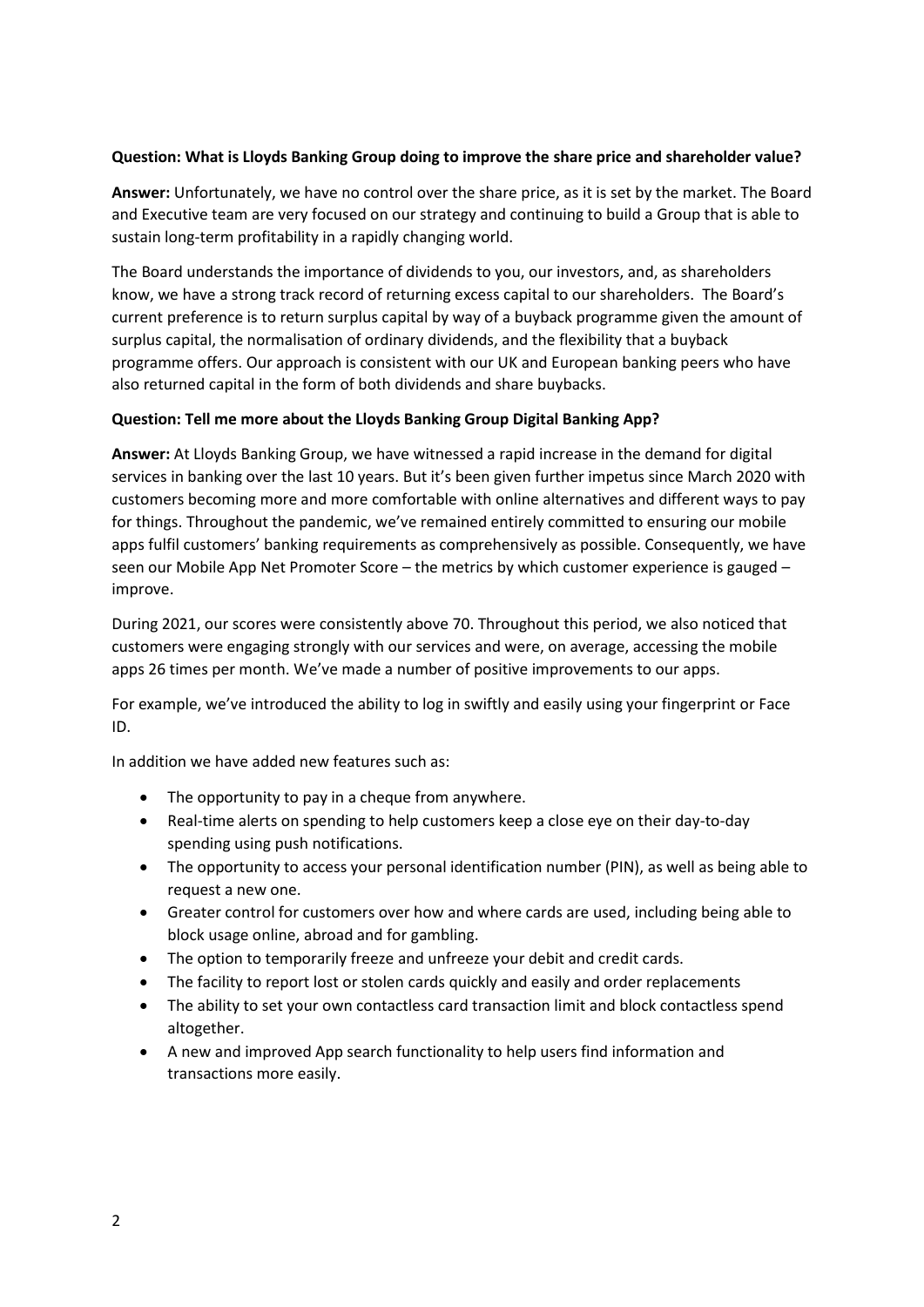#### **Questions: Why are you closing more branches?**

**Answer:** We've seen customers use our branches less frequently in recent years, and this decline is continuing. This trend has accelerated during the pandemic. Of the branches announced for closure in March 2022 (a list of these is available on our website) on average usage has fallen 60% over the last five years. More and more customers are choosing online and digital banking. Overall, we have 18.5m customers regularly using online banking, and over 15m using mobile banking (up 12% and 27% respectively in the last two years). We have to respond to this changing behaviour.

We appreciate branches have an important role to play, and we are committed to make sure that we have the right branches in the right places. Customers now have more choice than ever before over how they do their everyday banking; in our branches, online, on the phone from home or on the move, in the local Post Office, Banking Hubs or mobile branches.

#### **Question: Why does Lloyds Banking Group's AGM continue to be held in Edinburgh / Scotland?**

**Answer:** The need for Lloyds Banking Group, which is registered in Scotland, to continue to hold its AGM in Scotland is reflected in our Articles of Association. A copy of our Articles of Association is available online at lloydsbankinggroup.com should you wish to review these.

### **Question: Why does Lloyds Banking Group not pay a reasonable amount of interest on saving accounts?**

**Answer:** We appreciate that the low interest rate environment has been difficult for savers, and we are aware of how the current climate is impacting some of our customers.

We continue to offer a range of competitive market products to meet a wide variety of different customer needs and make it easy for our savers to switch to accounts that best meet their needs. We'll continue to review our offers against the market and our competitors.

Our pricing decisions are a function of a variety of different factors, and we believe that we offer a good home for savers. In April, Lloyds Bank, Halifax and Bank of Scotland increased rates on savings accounts with over 80% of accounts seeing an increase to their rates, with increases between 9 basis points and 25 basis points across our range.

# **Question: Has the Board considered breaking up Lloyds Banking Group and to list separately on the stock exchange or sell off individual elements and return the capital to shareholders in the form of cash or shares in the newly listed companies?**

**Answer:** Lloyds Banking Group is performing well and has guided to a return on tangible equity in excess of 11% for 2022, which is ahead of our cost of capital. This suggests a business which is return accretive and generates value.

We have a very strong customer franchise, economies of scale and significant investment capacity. Lloyds Banking Group is the sole integrated UK provider of banking, insurance and wealth propositions offers unique competitive advantages and our new strategy seeks to further build on this by meeting more customer needs whilst diversifying income, which will set the Group on a higher growth trajectory– none of these would exist if the organisation was broken up.